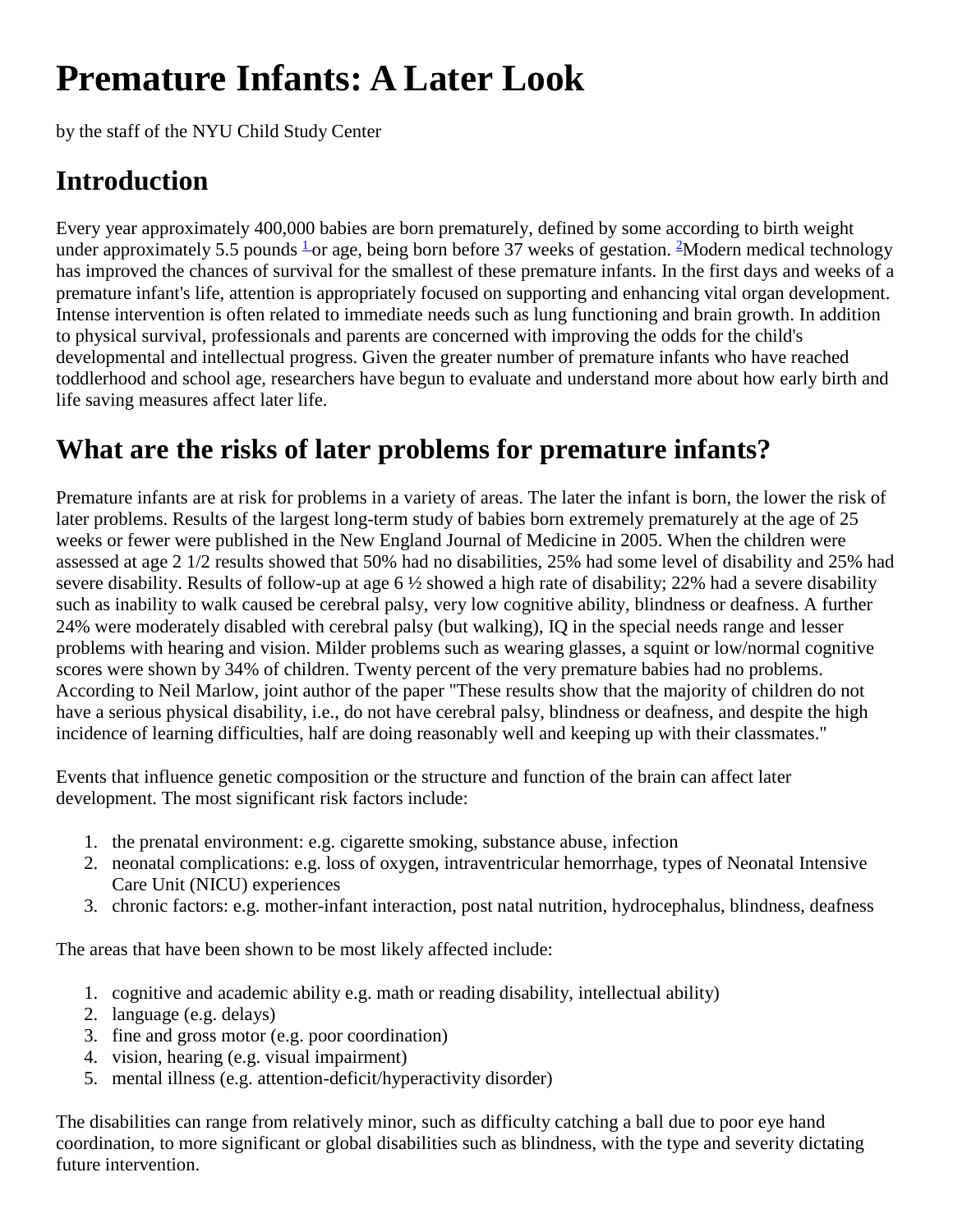#### **Recent trends in neonatal care to prevent/minimize negative long term effects\***

"Individualized Developmentally Supportive Care (IDSC)"  $\frac{1}{1}$ ,  $\frac{9}{2}$  is the most recent trend in the care of premature infants. In general, IDSC is based on the belief that

- 1. different subsystems within the infant are interrelated, develop differently and provide feedback to one another
	- o autonomic (e.g. heart rate, breathing)
	- o motor (e.g. movement, posture)
	- o state of consciousness (e.g. level of sleepiness and wakefulness)
	- o attention (e.g. ability to attend to sound)
	- o self regulation (e.g. ability to calm self)
- 2. the physical environment of the typical neonatal nursery is in stark contrast to the prenatal womb environment and not conducive for optimal care.

In order to create the most beneficial environment for each particular infant, parents and professionals look for signs of stress and comfort in the infant in the different system areas. For example, what is the heart rate, is he arching his back, does he seem fretful? By accurately evaluating and recognizing the infant's stress, adjustments can be made to increase comfort and minimize risk.

One key element of the IDSC approach involves learning the infant's own personal style of needs and wants. It is believed that infants, even at this young age, have particular preferences for comfort and can communicate these desires and needs. Thus the adults must discover the clues and respond to the communications appropriately. For example, an infant whose mother was drug addicted may be most responsive and comforted by some stimulation due to his being most familiar with such an environment in utero.

Ideally, in the IDSC model, structuring the infant's day around quiet times and touch times minimizes stress to the baby's developing internal systems. Necessary medical procedures would be conducted during the sanctioned touch times, while other soothing interactions are done during the quiet times when the infant may also be encouraged and helped to sleep.

#### **The effect of neonatal care on later development**

The type of care required by the infant in the NICU to improve physical functioning may impact later development. For example, the infant who has difficulty breathing may need frequent placement of a breathing tube. The infant who receives this repeated unpleasant touch in the area of the mouth may develop oral motor sensitivity or oral motor muscle problems that can affect later speech and language development. Further, if the infant isn't appropriately supported during these stressful medical procedures with positive touch, pressure in the brain may increase causing the fragile blood vessels in the brain to burst. This can lead to intraventricular hemorrhage (IVH), resulting in neurodevelopment problems in the future.

Positioning the preemie can also influence future development. For example, preemies may be routinely left to lie on their backs, a position that differs from the natural curved fetal position they would maintain in utero. This can result in a shortening of the scapula muscles between the shoulder blades, causing a restricted range of motion and later motor problems. Thus, the older infant may be unable to appropriately reach for objects in front of him.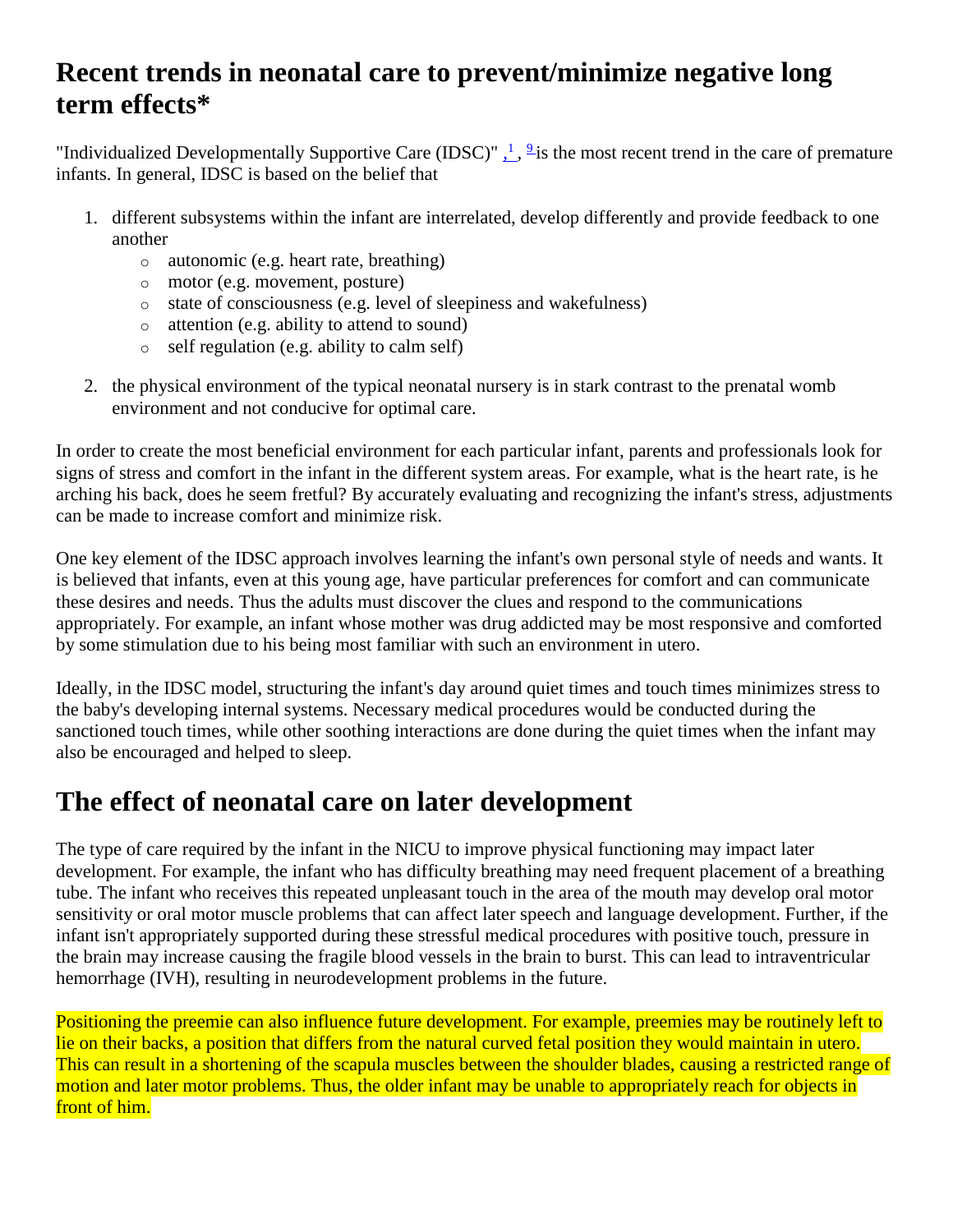Researchers believe the different physiological systems are affected both positively and negatively by early NICU experiences. Imagine the seemingly simple and common NICU experience of giving a preemie a heel stick (for a blood test). People may be talking over the infant who is under bright lights. Different internal systems are stimulated simultaneously causing the infant to become overwhelmed. Typically, due to the overload, the infant is unable to soothe himself and restore a calm state. As a result of overload, the infant may (a) dissociate (tune out the painful or confusing situation), (b) become defensive in one area (be hypervigilant and on guard when stimulated) or (c) become distractible (trying desperately to switch from one stimulated area to another in an effort to manage the assault on the different areas of the system). Therefore later in life, when faced with multiple tasks or input, seemingly simple tasks such as listening to the teacher while she is writing on the board or putting on a jacket amongst a group of young children, can overwhelm the child's coping ability.

New understanding of the impact of the physical environment on later development has led to new interventions and devices.

- 1. Correctly sized diapers is one such simple invention. For example, it was found that preemies who are put in diapers that are too large must keep their legs spread apart in order to accommodate the extra fabric. This resulted in incorrect turn out of the hips and thus later motor problems.
- 2. A form of holding called Kangaroo Care is being practiced and taught to parents in many NICUs. This special holding has parents hold the infant on their chest allowing for skin-to-skin contact. Results have shown that "the parent's body temperature adjusts to keep the baby's temperature at the right level. The baby's breathing also becomes more even, and the heart rate and blood oxygen levels stay steady." [7](http://www.aboutourkids.org/articles/premature_infants_later_look#references)

## **What can/should parents do?**

- If you are concerned about the possibility of having a premature infant, you should investigate the type of care offered in your hospital. IDSC is becoming the standard of care at more hospital NICUs. You should find out if/where it is practiced in your community. You should be aware that even if the ideal is not offered, hopefully certain aspects of this type of care are practiced or the attitude and philosophy of the health team reflect this new thinking.
- If you are a parent with a newborn in an NICU, you should be trained by the health care team in the correct approach to use with your infant once at home. Parents and infant do best when involved in and continuing developmentally appropriate care beyond the hospital setting.
- If you have a child at home who was a premature infant it is important to continually monitor his developmental progress. It is currently impossible to accurately predict who will have later problems. Rather, over time, different deficits may become apparent when the child reaches different expected milestones for walking, talking, and reading. Certain difficulties may not become apparent until the school years when some premature infants will need special education services.  $\frac{2}{10}$ ,  $\frac{10}{10}$  difficulty is noted, it then becomes necessary to seek guidance on the proper intervention.
- Parents should consult their health care team to become educated about the types of services available in their state for premature infants. For example in NY state, Early Intervention Programs are provided for eligible children birth through age 3.
- The more parents know about their own child's individual style and the earlier intervention begins, the better the outcome.

#### **References**